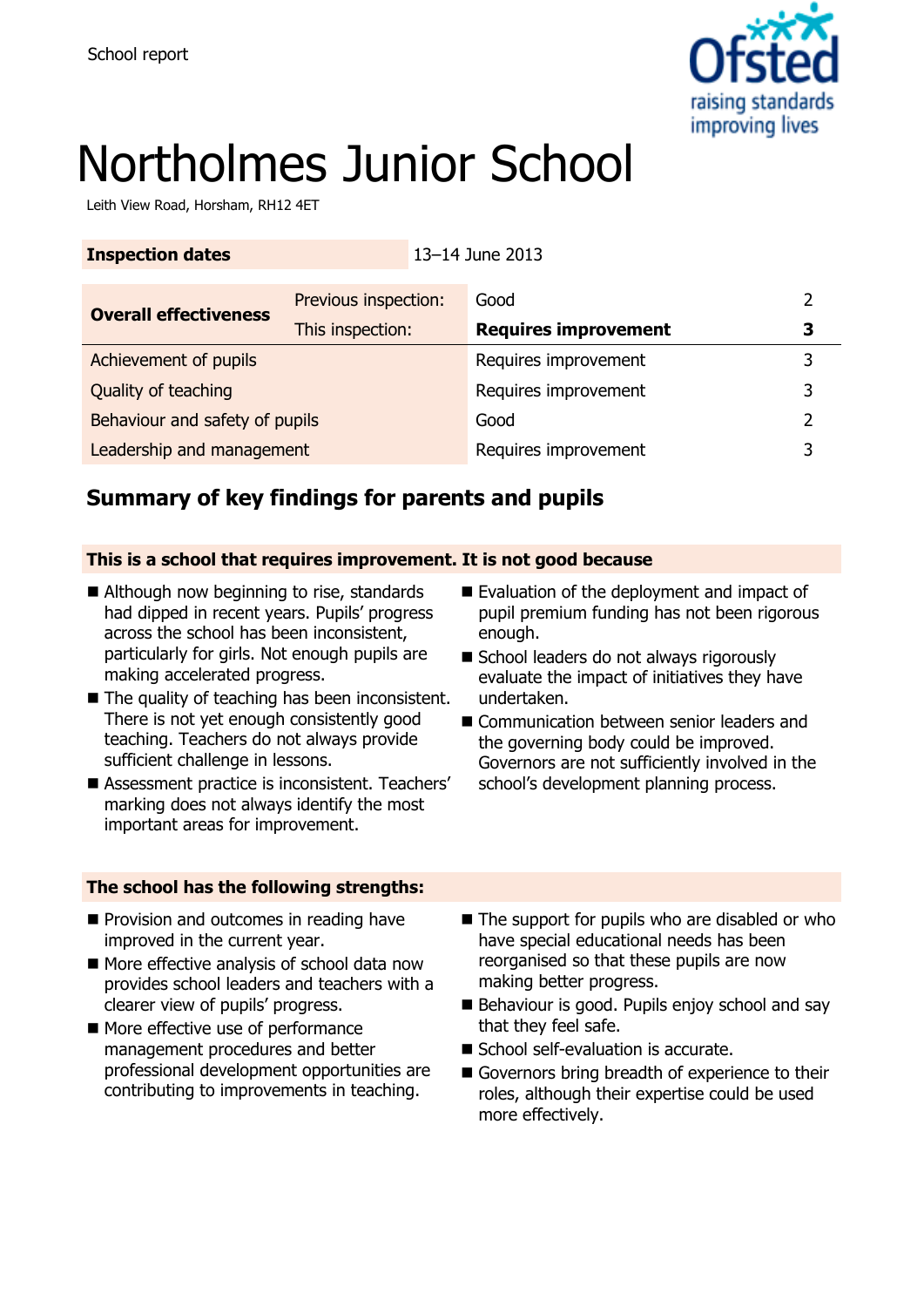### **Information about this inspection**

- Inspectors observed 15 lessons, of which four were seen together with the headteacher.
- Meetings were held with a group of pupils, the Chair of the Governing Body and Vice-Chair, the school's leaders, and a representative of the local authority.
- Inspectors took account of the 24 responses to the online questionnaire (Parent View), together with another survey carried out by the school.
- Inspectors observed the school's work and looked at a range of school documentation, including records of school checks on the quality of teaching, the school improvement plan, and records relating to behaviour, attendance, safeguarding and pupils' progress. They also looked closely at pupils' written work and listened to pupils reading.

# **Inspection team**

George Logan, Lead inspector **Additional Inspector** 

Penny Orme **Additional Inspector**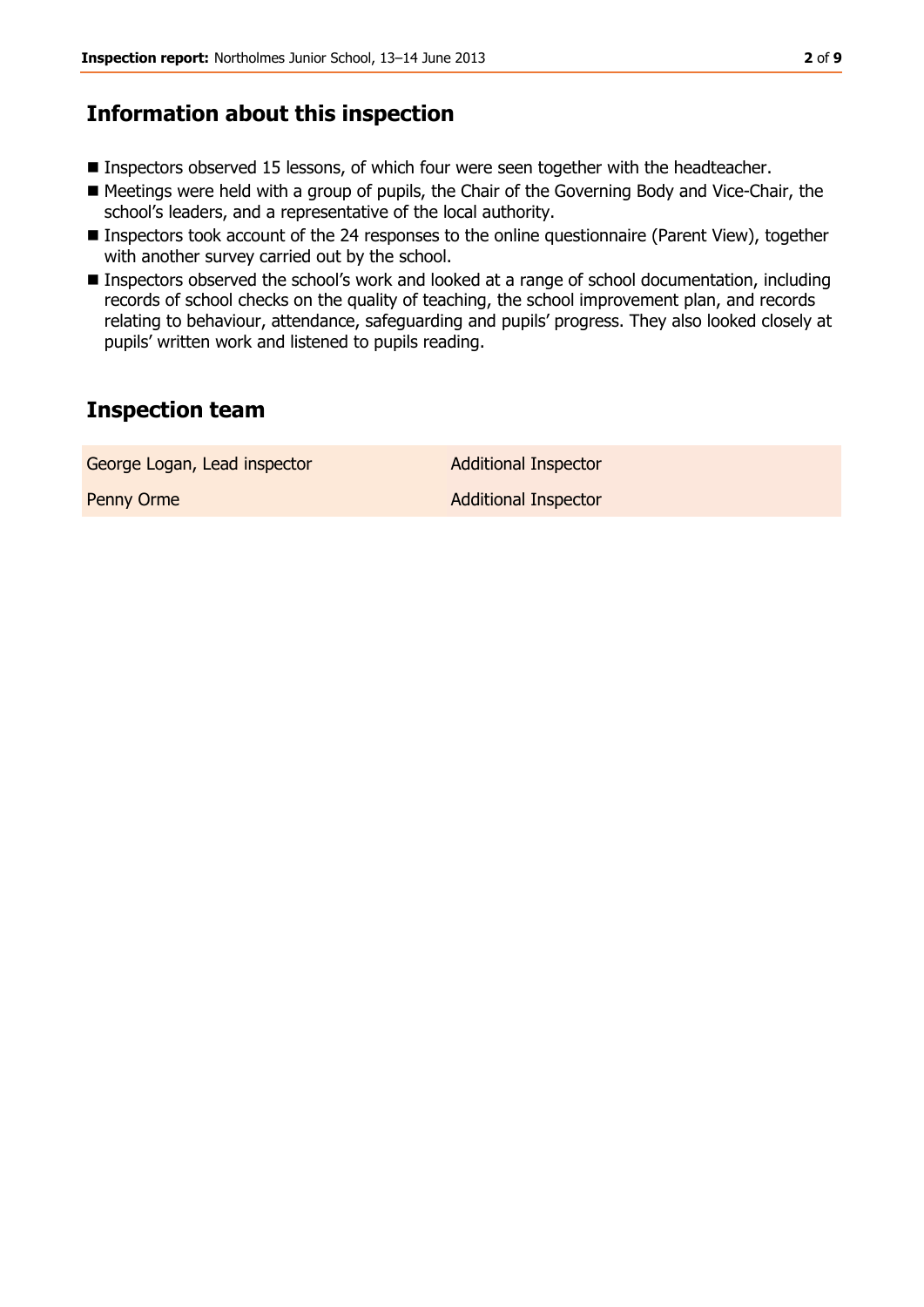# **Full report**

# **Information about this school**

- Northolmes Junior School is smaller than the average-sized primary school.
- **Pupils are predominantly White British, with only a few pupils from other ethnic groups.**
- The proportion of disabled pupils and those with special educational needs supported by school action has reduced recently and is now broadly average. The proportion supported at school action plus or with a statement of special educational needs is broadly average.
- The proportion of pupils who are eligible for the pupil premium (additional funding for pupils known to be eligible for free school meals, those looked after by the local authority and those from forces families) is slightly below the national average. There are, currently, no pupils from forces families on roll.
- The school meets the government's current floor standards, which set the minimum expectations for pupils' attainment and progress.
- The number of pupils on roll has fallen steadily over several years, reflecting population changes locally. This has had an impact upon the number and organisation of classes. Currently, two of the five classes include pupils from more than one year group.
- The school offers breakfast, after-school and holiday clubs. These are all managed and inspected separately and did not form part of the current inspection.

## **What does the school need to do to improve further?**

- **I** Improve the quality of teaching so that a higher proportion is good or outstanding, by:
	- ensuring that teachers have a greater understanding of, and are more responsive to, pupils' progress data
	- establishing greater consistency of assessment practice, particularly in relation to the marking of pupils' work and the identification of the next steps in pupils' learning.
- Ensure that pupils make consistently good achievement across the school, particularly girls and those pupils currently in Year 5, so that standards in English and mathematics are raised to be above average by the end of Year 6, by:
	- rigorous tracking of pupils' progress, particularly of those in receipt of pupil premium funding, to check they make at least the amount of progress expected each year and that increasing numbers make more
	- $-$  planning consistently challenging tasks so that all pupils make rapid progress.
- **Improve the effectiveness of leadership and management further by ensuring that:** 
	- $-$  the evaluation of the impact of initiatives undertaken, including the deployment of pupil premium funding, is more rigorous
	- governors are more closely involved in school's development planning and the monitoring of progress made
	- communication between school leaders and the governing body is more open and productive.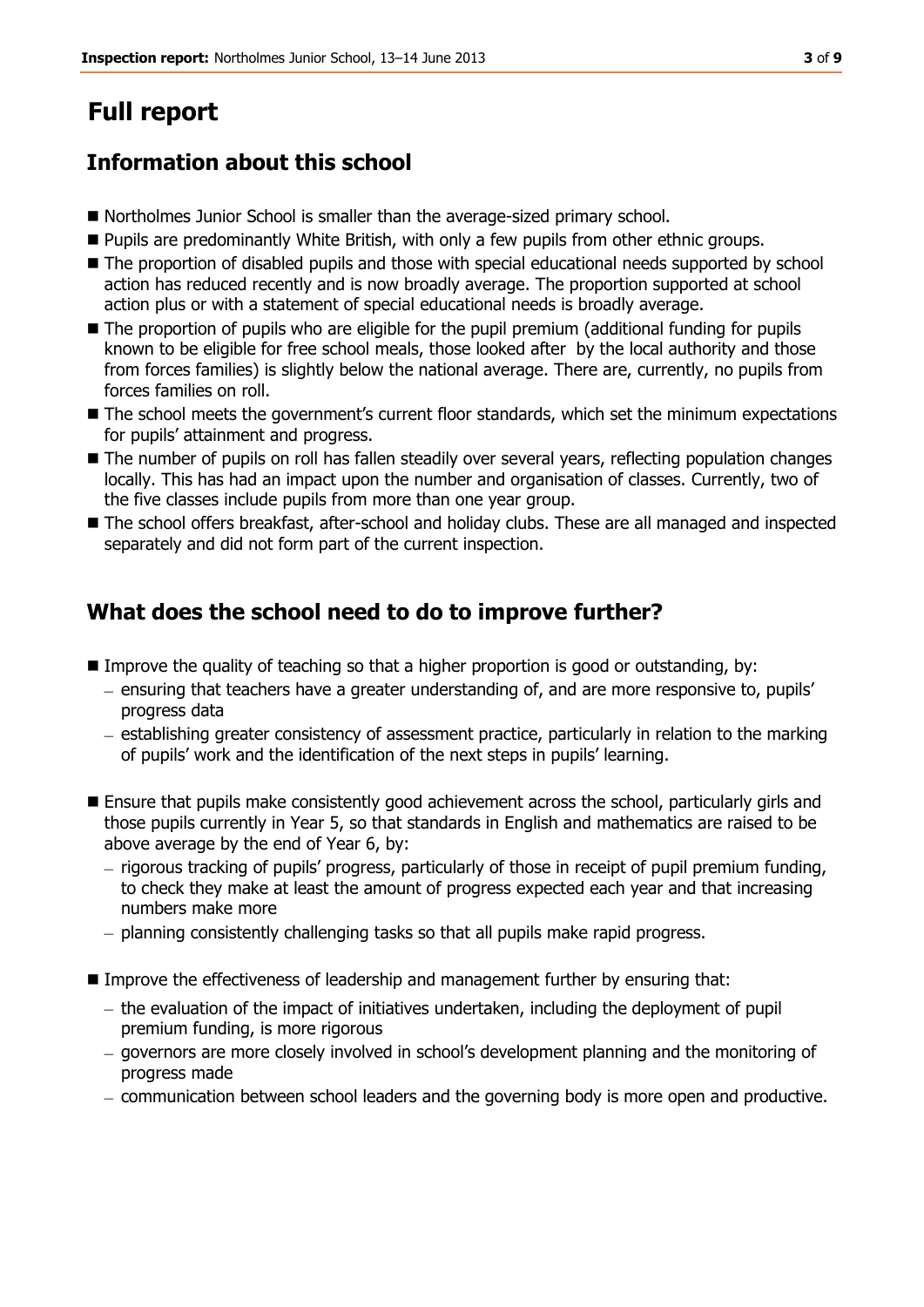# **Inspection judgements**

### **The achievement of pupils requires improvement**

- Pupils' attainment declined following the last inspection. While attainment by the end of Year 6 is rising again, it remains broadly average overall. The school links the dip in standards to a period of instability in staffing and some weaknesses in teaching. Some recent year-groups have also had higher than usual proportions of pupils with special educational needs. Pupils join Year 3 at broadly average entry levels. Currently, across the school, most pupils are working at levels appropriate to their age.
- **Despite evidence of recovery, achievement requires improvement. Progress in English and** mathematics in Years 3 to 6, particularly for girls, and for pupils in Year 5, has been inconsistent in the last three years. Girls' progress and attainment have, over time, compared unfavourably with that of the boys. Greater staff awareness of this issue, a more strategic approach within lessons and more consistent teaching are now driving modest improvements. There is little variation, for example, in the achievement of boys and girls currently in Year 3.
- Progress in reading has improved. Effective external support and the introduction of a programme to support pupils' understanding of the links between letters and sounds (phonics) have facilitated a good improvement in reading standards. With better subject leadership, the monitoring of progress has also improved.
- The achievement of disabled pupils and those who have special educational needs is inconsistent. In 2012, these pupils made less rapid progress than the others. However, in the last two terms, the needs of all identified pupils, and the range and effectiveness of all interventions, have been rigorously audited. The coordinator is now evaluating the impact of all interventions. More-effective targeting of resources is beginning to accelerate the progress of these pupils.
- In 2012, the attainment of pupils eligible for the pupil premium in Year 6 was in line with that of other pupils in English and mathematics. The school has used the additional funding to provide individual tuition and access to counselling and support, and this is enabling targeted pupils to catch up. Progress is not, however, consistently strong across the school because, until recently, the monitoring of the impact of support has not been sufficiently rigorous.

### **The quality of teaching requires improvement**

- Teachers do not have consistently high expectations of what pupils should achieve. While there is some good teaching, not all teachers provide sufficient challenge to ensure pupils make progress at accelerated rates. Better analysis of pupil performance data is now providing teachers with information on pupils' learning, but this is just beginning to have an impact on daily practice.
- The school recognises that staff changes and the challenge of mixed-year classes have contributed to inconsistencies in the quality of teaching. However, external support, advice and training opportunities are underpinning emerging improvements in pupils' learning.
- In a very successful physical education lesson for Year 3 and 4 pupils, delivered with flair, pupils were working enthusiastically and creatively on the apparatus, demonstrating ways in which they could twist at different levels and heights, and in varied groupings. The activities were challenging, pupils were able to take risks and showed innovation in their movements. As a result, learning had a rapid pace, with the teacher building effectively upon pupils' enthusiasm.
- **Disabled pupils and those who have special educational needs learn at a similar pace to others in** the school. Recent reorganisation of the provision made to support these pupils is, however, beginning to drive more rapid progress. Support staff are increasingly deployed in line with their individual skills.
- There has been some improvement in teachers' checking and assessment of pupils' progress, although practice remains inconsistent. Not all pupils have individual targets in English and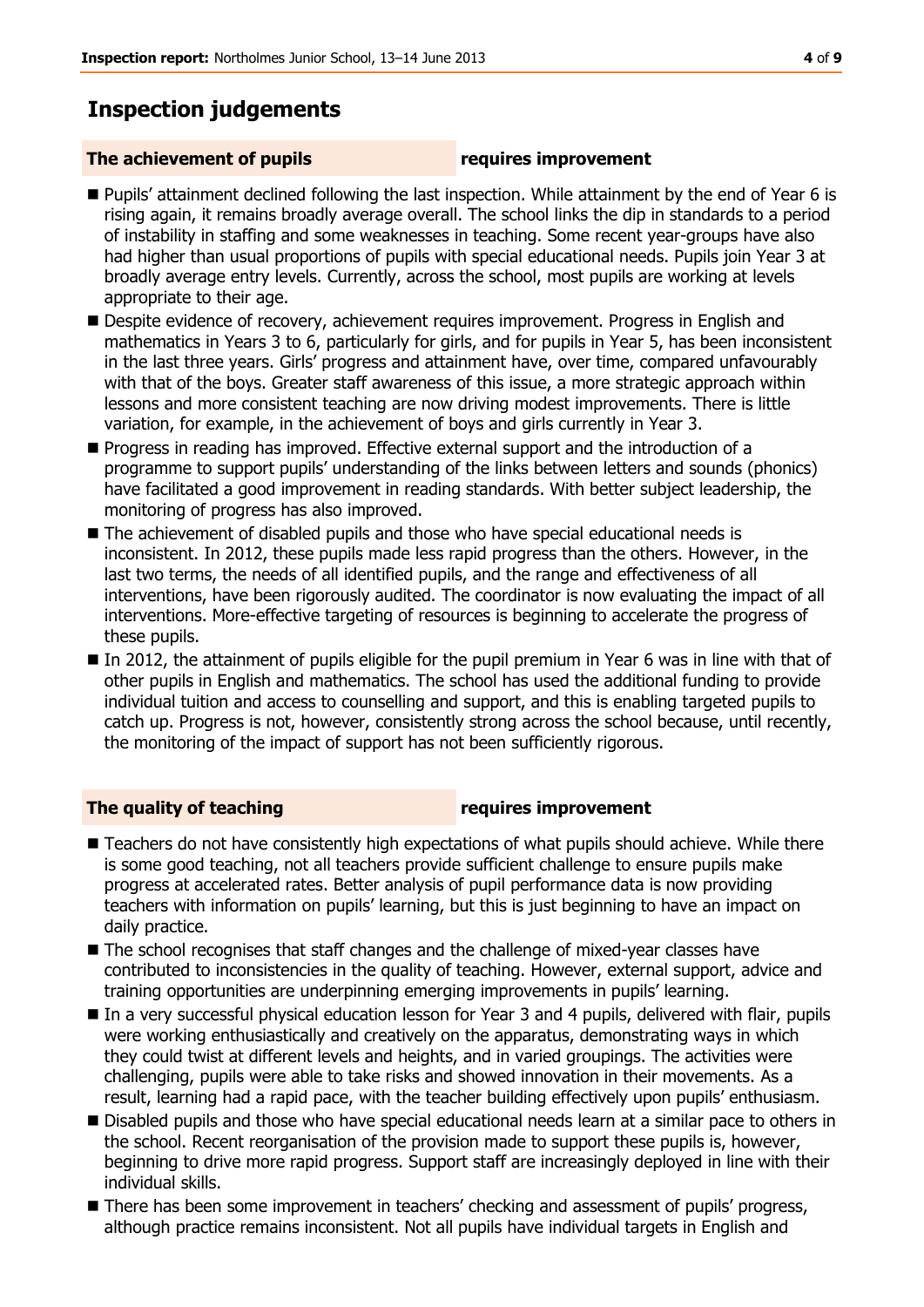mathematics, nor do they routinely evaluate the quality of their work, identifying areas for improvement. Teachers' marking only occasionally guides pupils as to the next steps in their learning.

### **The behaviour and safety of pupils are good**

- **Pupils are well behaved in lessons and around the school. They are respectful towards adults** and value each other. Some pupils do not respond well to less-effective teaching and make less progress than expected in those lessons.
- The school has effective procedures to tackle occasional instances of poor behaviour. Staff generally manage behaviour well. There have been a few exclusions recently. Racist incidents are rare. The majority of parents and carers who expressed a view feel that behaviour is good.
- **Pupils have few concerns about their safety or security. They feel that behaviour has improved** considerably this year. They are confident that adults will respond to their worries, so that issues are resolved promptly.
- Pupils understand that bullying may take different forms, but feel that it is not part of their experience. Recorded instances of bullying are few. 'Anti-bullying week' contributes well to pupils' awareness. Relationships are positive and supportive. The role of 'peer mediator' has been reintroduced recently, to support harmonious play outdoors.
- The school ensures that pupils are alert to potential risks and they have a good awareness of the risks relating, for example, to substance misuse and to social networking sites.
- Attendance is above average. Most pupils arrive punctually.

### **The leadership and management requires improvement**

- Although school self-evaluation is accurate, there is insufficient involvement of stakeholders other than senior leaders in devising the school development plan. In addition, evaluation of the impact of initiatives undertaken is not sufficiently rigorous.
- Middle leaders are enthusiastic and keen to improve pupils' learning, although they have limited time to develop a good understanding of pupils' progress in classes.
- **School leaders have recognised the need to tackle underlying weaknesses in teaching and have** identified the correct priorities for action. Actions taken are beginning to bring about the necessary improvements in teaching and achievement.
- The analysis of data has improved. Until recently, the evaluation of information has not been sufficiently incisive, so that there has been excessive delay before leaders identified or tackled slow progress in particular subjects or year groups. That said, the monitoring of the impact of pupil premium funding is not yet sufficiently analytical.
- The headteacher has established more-effective systems for monitoring the school's work. Sharper targets are now provided for the improvement of teaching, with better opportunities for professional development. Pupils' learning, particularly in reading, is beginning to improve.
- The school has, until recently, received basic support from its local authority. This has increased in the last two terms, with beneficial impact.
- The school has endeavoured to maintain a broad curriculum and there is some work of good quality in pupils' topic books and in school displays. Work is generally neatly presented. At present, science, and information and communication technology, have the potential for further development. A good range of out-of-school activities, particularly in specialist music provision, adds to pupils' enjoyment of their work.
- **Provision for pupils' social and moral development is good overall. Spiritual development is** supported through church links. Pupils experience other cultures through the curriculum. However, there are few opportunities for pupils to build awareness of the cultural diversity of the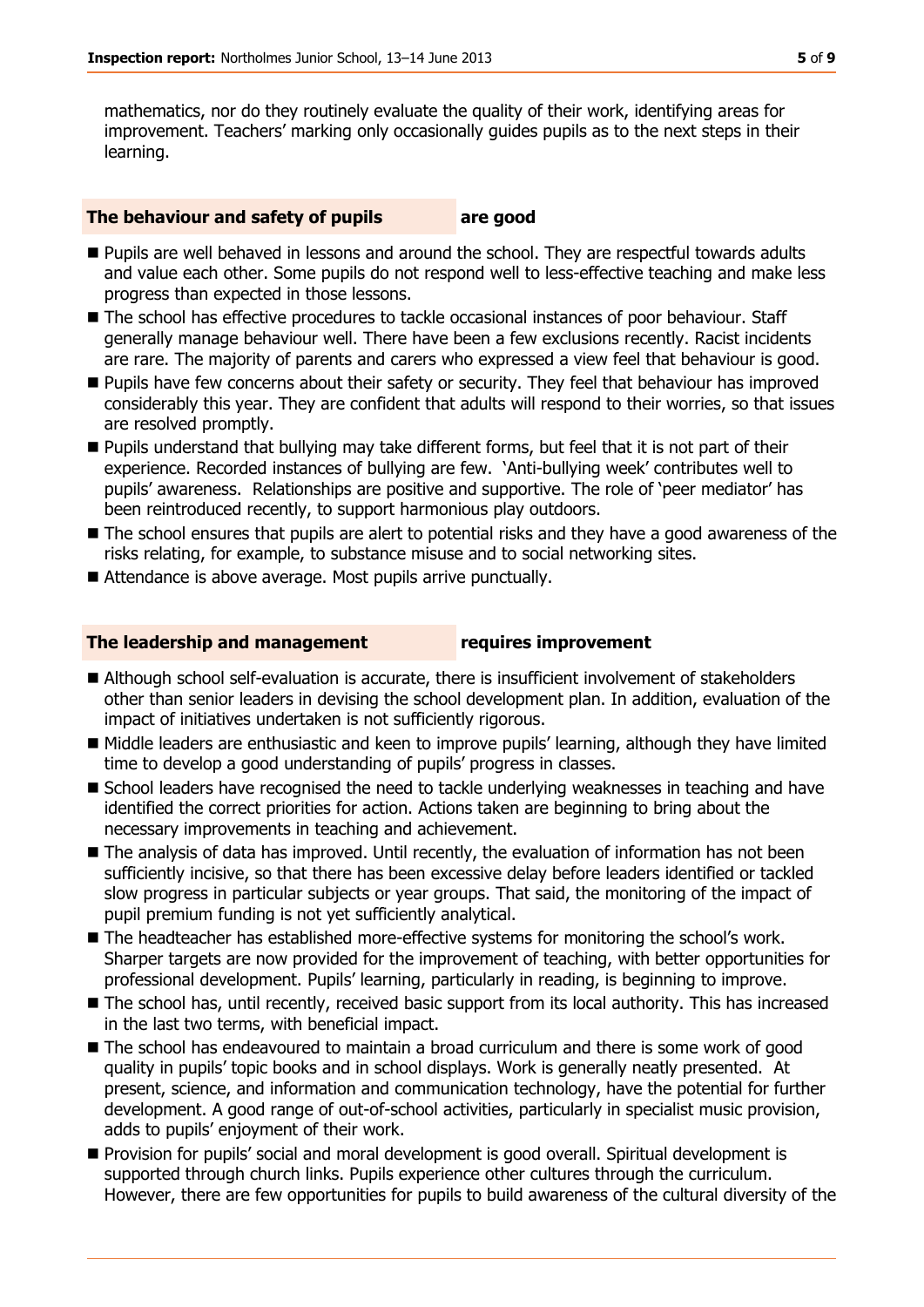United Kingdom.

■ Links with parents and carers are generally good. The school successfully targets 'hard-to-reach' parents and carers, so benefiting pupils' learning.

### ■ The governance of the school:

Governance has improved. Many governors are new, but have considerable expertise to offer. They undertake regular training and understand their role well. They are rigorous in their scrutiny of the management of the school. Governors now have a good knowledge of the school's effectiveness and they are increasingly confident in evaluating information relating to the quality of teaching and its impact upon pupils' performance, comparing outcomes to national performance data. However, they feel that communication between themselves and the senior leaders could be more open and effective. As at the last inspection, they are given little involvement in developing or evaluating the school development plan. Governors recognise the need to ensure equality of opportunity, to tackle discrimination and to foster good relationships. They are keen to ensure that pay and promotion are firmly linked to teachers' effectiveness. However, they recognise that, because of past decisions, teachers currently paid on higher scales are not necessarily the most effective. Otherwise, they manage the budget well and evaluate decisions about the use of pupil premium funding to close gaps in pupils' achievement on the basis of the information they receive. Governors ensure, along with senior leaders, that safeguarding arrangements meet national requirements.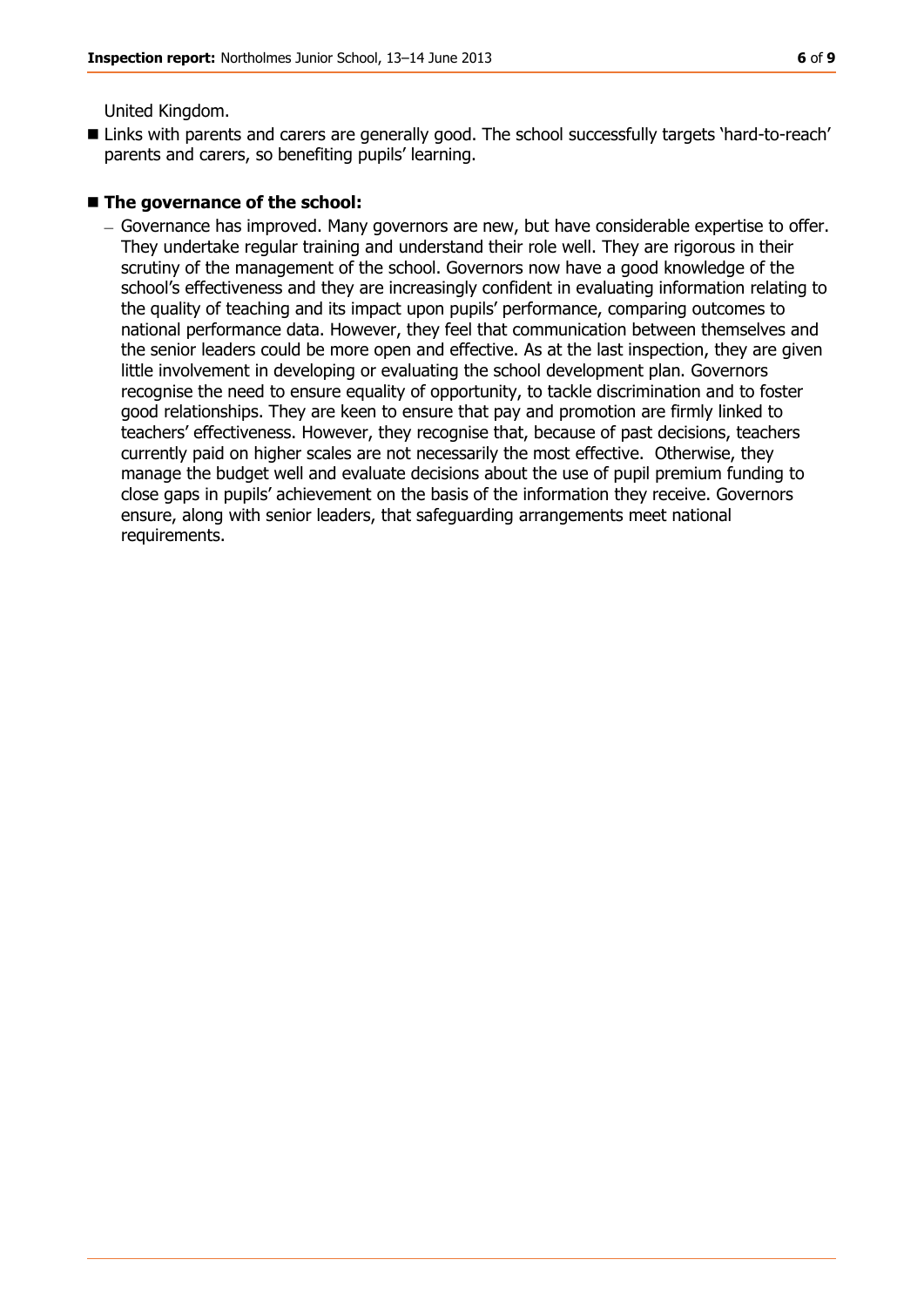# **What inspection judgements mean**

| <b>School</b> |                         |                                                                                                                                                                                                                                                                                                                                                                         |
|---------------|-------------------------|-------------------------------------------------------------------------------------------------------------------------------------------------------------------------------------------------------------------------------------------------------------------------------------------------------------------------------------------------------------------------|
| <b>Grade</b>  | <b>Judgement</b>        | <b>Description</b>                                                                                                                                                                                                                                                                                                                                                      |
| Grade 1       | Outstanding             | An outstanding school is highly effective in delivering outcomes<br>that provide exceptionally well for all its pupils' needs. This ensures<br>that pupils are very well equipped for the next stage of their<br>education, training or employment.                                                                                                                     |
| Grade 2       | Good                    | A good school is effective in delivering outcomes that provide well<br>for all its pupils' needs. Pupils are well prepared for the next stage<br>of their education, training or employment.                                                                                                                                                                            |
| Grade 3       | Requires<br>improvement | A school that requires improvement is not yet a good school, but it<br>is not inadequate. This school will receive a full inspection within<br>24 months from the date of this inspection.                                                                                                                                                                              |
| Grade 4       | Inadequate              | A school that has serious weaknesses is inadequate overall and<br>requires significant improvement but leadership and management<br>are judged to be Grade 3 or better. This school will receive regular<br>monitoring by Ofsted inspectors.                                                                                                                            |
|               |                         | A school that requires special measures is one where the school is<br>failing to give its pupils an acceptable standard of education and<br>the school's leaders, managers or governors have not<br>demonstrated that they have the capacity to secure the necessary<br>improvement in the school. This school will receive regular<br>monitoring by Ofsted inspectors. |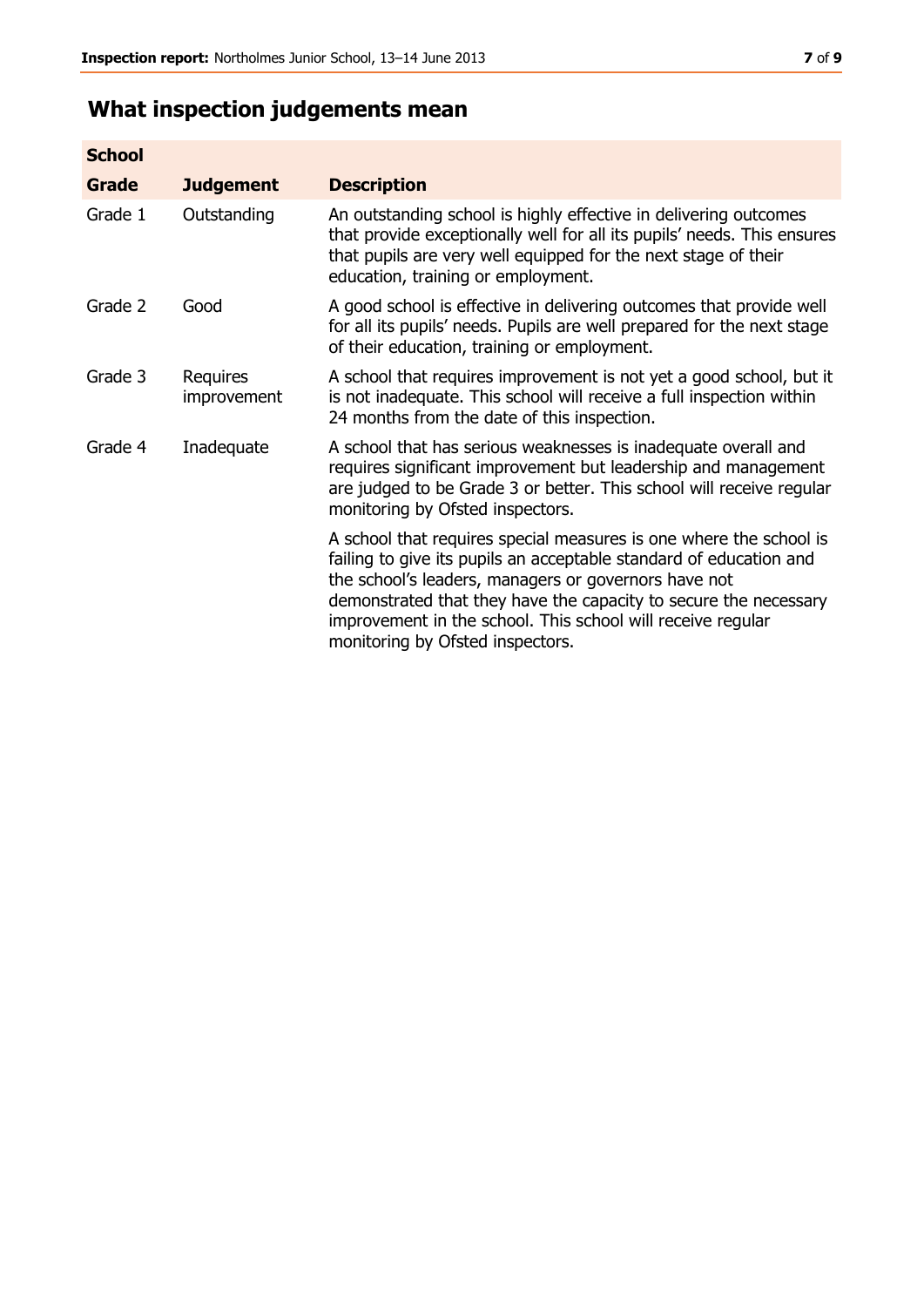### **School details**

| Unique reference number  | 125836             |
|--------------------------|--------------------|
| <b>Local authority</b>   | <b>West Sussex</b> |
| <b>Inspection number</b> | 412287             |

This inspection of the school was carried out under section 5 of the Education Act 2005.

| <b>Type of school</b>                      | Primary                           |
|--------------------------------------------|-----------------------------------|
| <b>School category</b>                     | Community                         |
| Age range of pupils                        | $7 - 11$                          |
| <b>Gender of pupils</b>                    | Mixed                             |
| <b>Number of pupils on the school roll</b> | 142                               |
| <b>Appropriate authority</b>               | The governing body                |
| <b>Chair</b>                               | Dagmar Bowers                     |
| <b>Headteacher</b>                         | Sandra Ashby                      |
| Date of previous school inspection         | 10 March 2010                     |
| <b>Telephone number</b>                    | 01403 261822                      |
| <b>Fax number</b>                          | 01403 242166                      |
| <b>Email address</b>                       | office@northolmes.w-sussex.sch.uk |